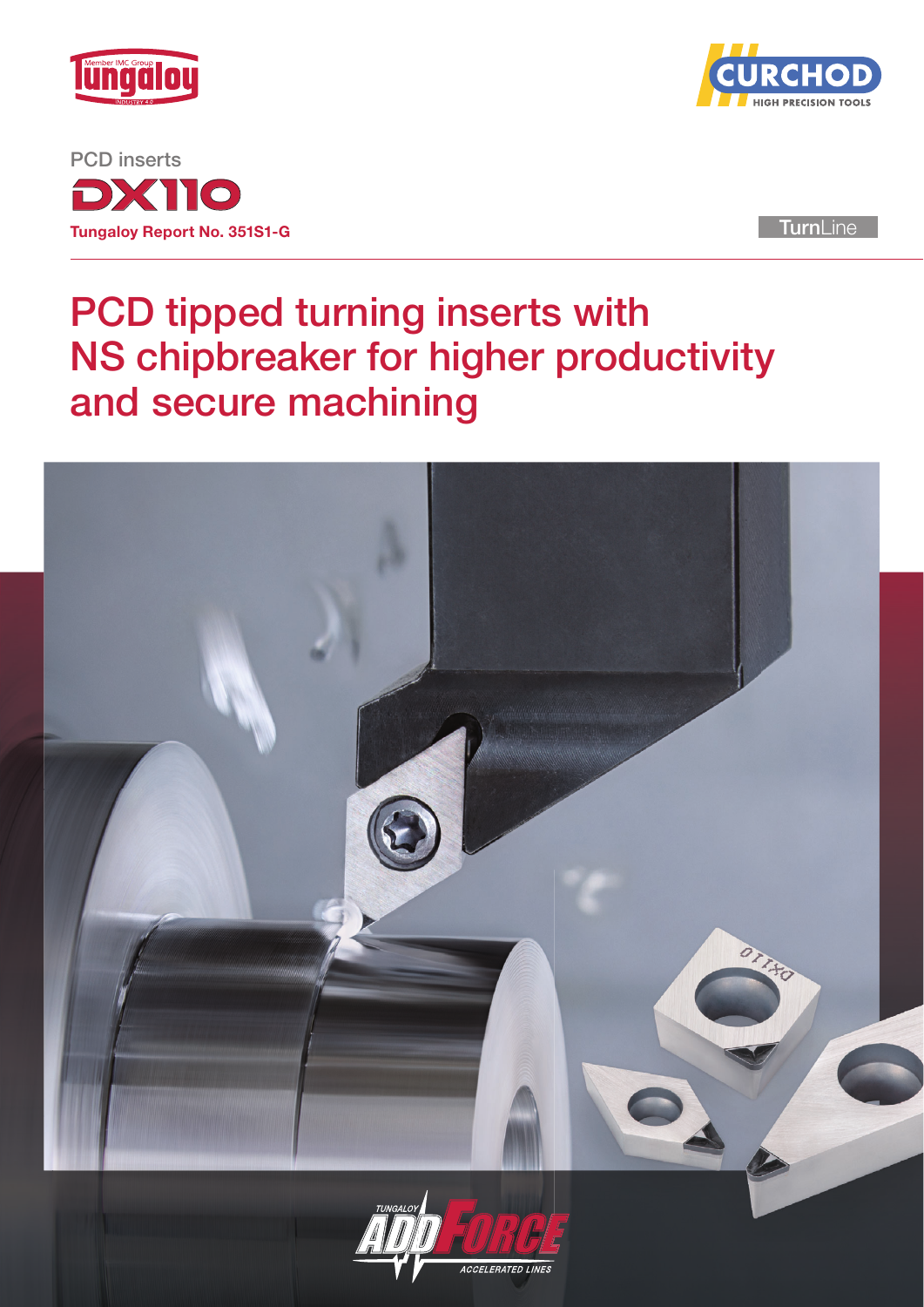



## Exceptional chip breaking in aluminum part turning with NS type chipbreaker for wide range of depth of cut



PCD insert with NS chipbreaker provides better chip control than competitors.



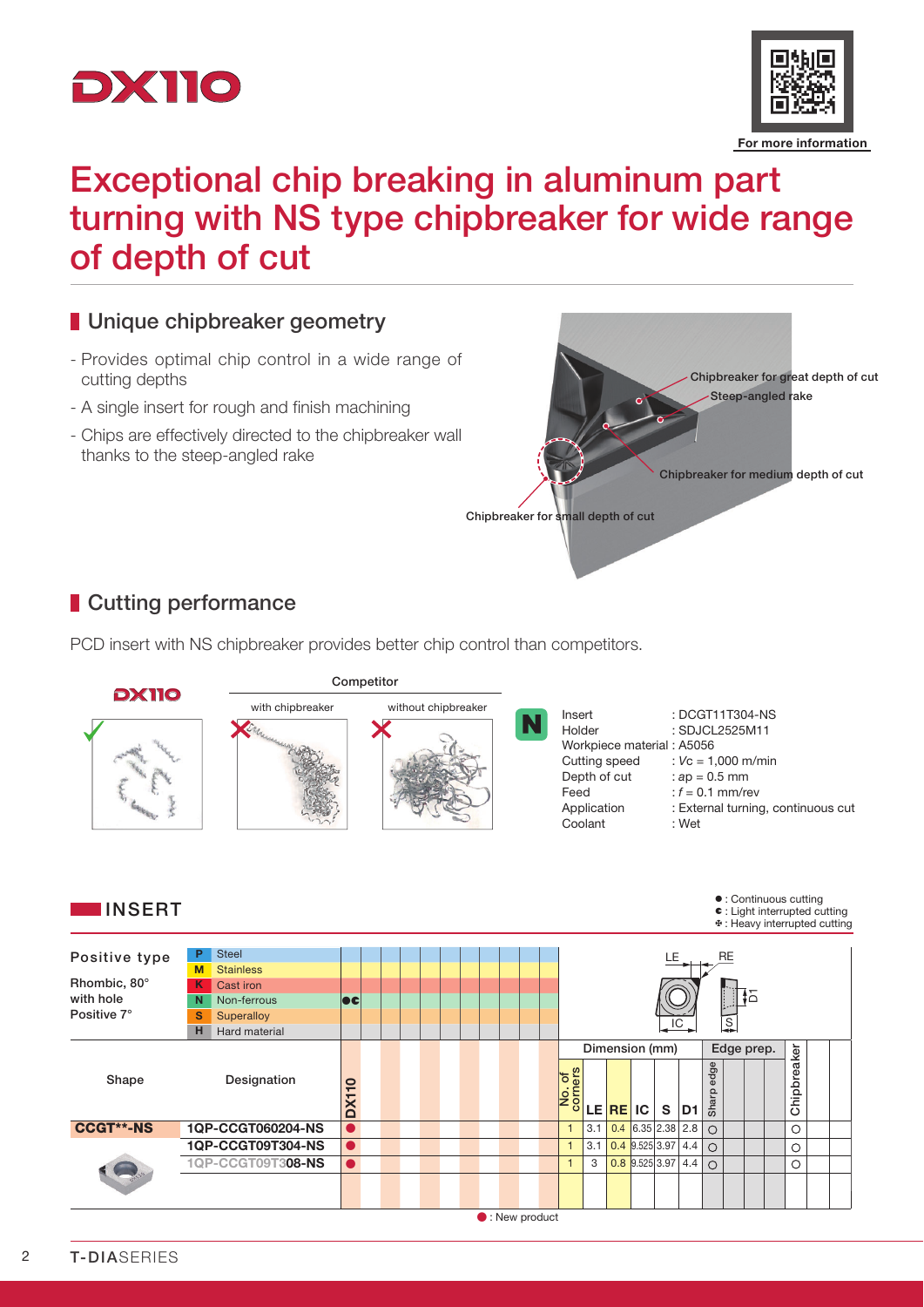| Positive type<br>Rhombic, 55°<br>with hole<br>Positive 7° | P<br>M<br>K<br>N<br>S<br>н | <b>Steel</b><br><b>Stainless</b><br>Cast iron<br>Non-ferrous<br>Superalloy<br>Hard material | ecl                   |  |  |  |  |  |        |   |         |                      | $LE$ <sub>&gt;++</sub> $RE$<br>IC |               | $\overline{s}$ | ੀ⇔ |                      |  |
|-----------------------------------------------------------|----------------------------|---------------------------------------------------------------------------------------------|-----------------------|--|--|--|--|--|--------|---|---------|----------------------|-----------------------------------|---------------|----------------|----|----------------------|--|
| Shape                                                     |                            | Designation                                                                                 | $\overline{a}$<br>DX1 |  |  |  |  |  | No. of |   | LE REIC | Dimension (mm)<br>S. | D <sub>1</sub>                    | edge<br>Sharp | Edge prep.     |    | breaker<br>lain<br>ပ |  |
| <b>DCGT**-NS</b>                                          |                            | 1QP-DCGT070204-NS                                                                           |                       |  |  |  |  |  |        | 3 |         | $0.4$ 6.35 2.38 2.8  |                                   | $\bigcap$     |                |    | Ω                    |  |
|                                                           |                            | 1QP-DCGT11T304-NS                                                                           |                       |  |  |  |  |  |        | 3 |         | $0.4$ 9.525 3.97 4.4 |                                   | $\bigcirc$    |                |    | $\circ$              |  |
|                                                           |                            | 1QP-DCGT11T308-NS                                                                           | $\bullet$             |  |  |  |  |  |        | 3 |         | $0.8$ 9.525 3.97 4.4 |                                   | $\bigcirc$    |                |    | $\bigcirc$           |  |
|                                                           |                            |                                                                                             |                       |  |  |  |  |  |        |   |         |                      |                                   |               |                |    |                      |  |

 $\bullet$ : New product





 $\bullet$ : New product